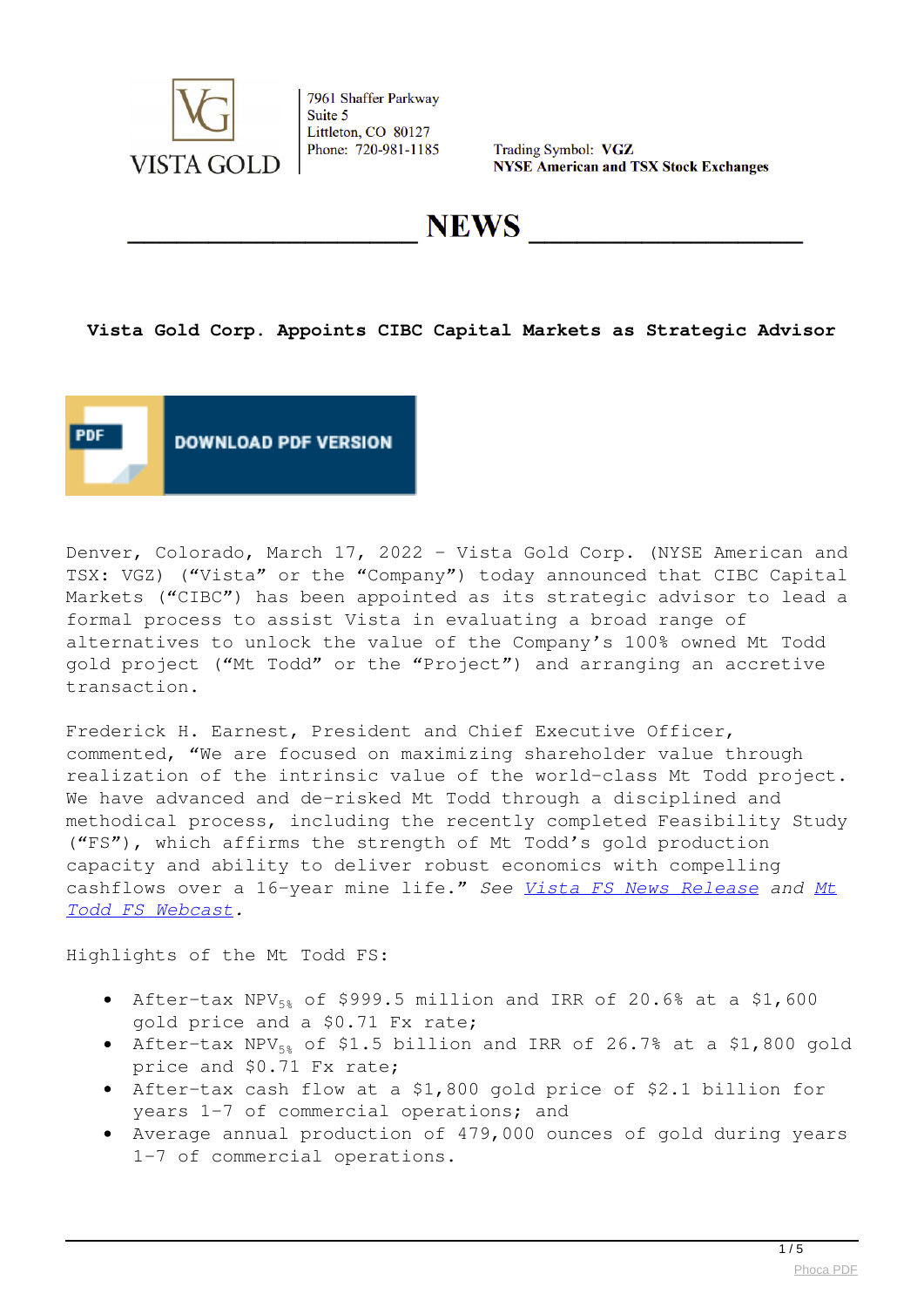

Trading Symbol: VGZ **NYSE American and TSX Stock Exchanges** 

**NEWS** 

# **Vista Gold Corp. Appoints CIBC Capital Markets as Strategic Advisor**

Note: All dollar amounts stated herein are in U.S. currency and are expressed as \$ unless specified otherwise. All foreign exchange ("Fx") rates are in U.S. dollars per Australian dollar.

Mr. Earnest concluded, "We believe the FS provides greater confidence with regards to project design, capital and cost estimates, while highlighting the Project's nearly 20% increase in gold reserves and continued strong overall economics reflective of current market conditions. We have received all major environmental, operating and social approvals required for the development of Mt Todd. These achievements together with the size and location of the Project uniquely position Mt Todd as a very attractive, shovel-ready opportunity for a wide range of potential development scenarios. We are pleased to work with CIBC to identify and evaluate alternatives for the development Mt Todd. We plan to conduct a fulsome process and consider a broad range of development alternatives, with our primary focus on maximizing value for Vista shareholders." *See [CEO Video](https://youtu.be/t4G1tejq00U)*.

#### **Mt Todd Technical Report Filings**

For further information on Mt Todd please refer to the technical report summary entitled "S-K 1300 Technical Report Summary – Mt Todd Gold Project – 50,000 tpd Feasibility Study – Northern Territory, Australia" with an effective date of December 31, 2021 and an issue date of February 9, 2022, available on EDGAR at www.sec.gov/edgar.shtml; or the technical report entitled "NI 43-101 Technical Report - Mt Todd Gold Project - 50,000 tpd Feasibility Study – Northern Territory, Australia" with an effective date of December 31, 2021 and an issue date of February 9, 2022, available on SEDAR at www.sedar.com. Both reports may also be found on Vista's website at www.vistagold.com.

The technical data and economic conclusions of these reports are identical, with minor differences between the reports resulting only from the respective disclosure requirements of S-K 1300 and NI 43-101.

John Rozelle, Vista's Sr. Vice President, a Qualified Person as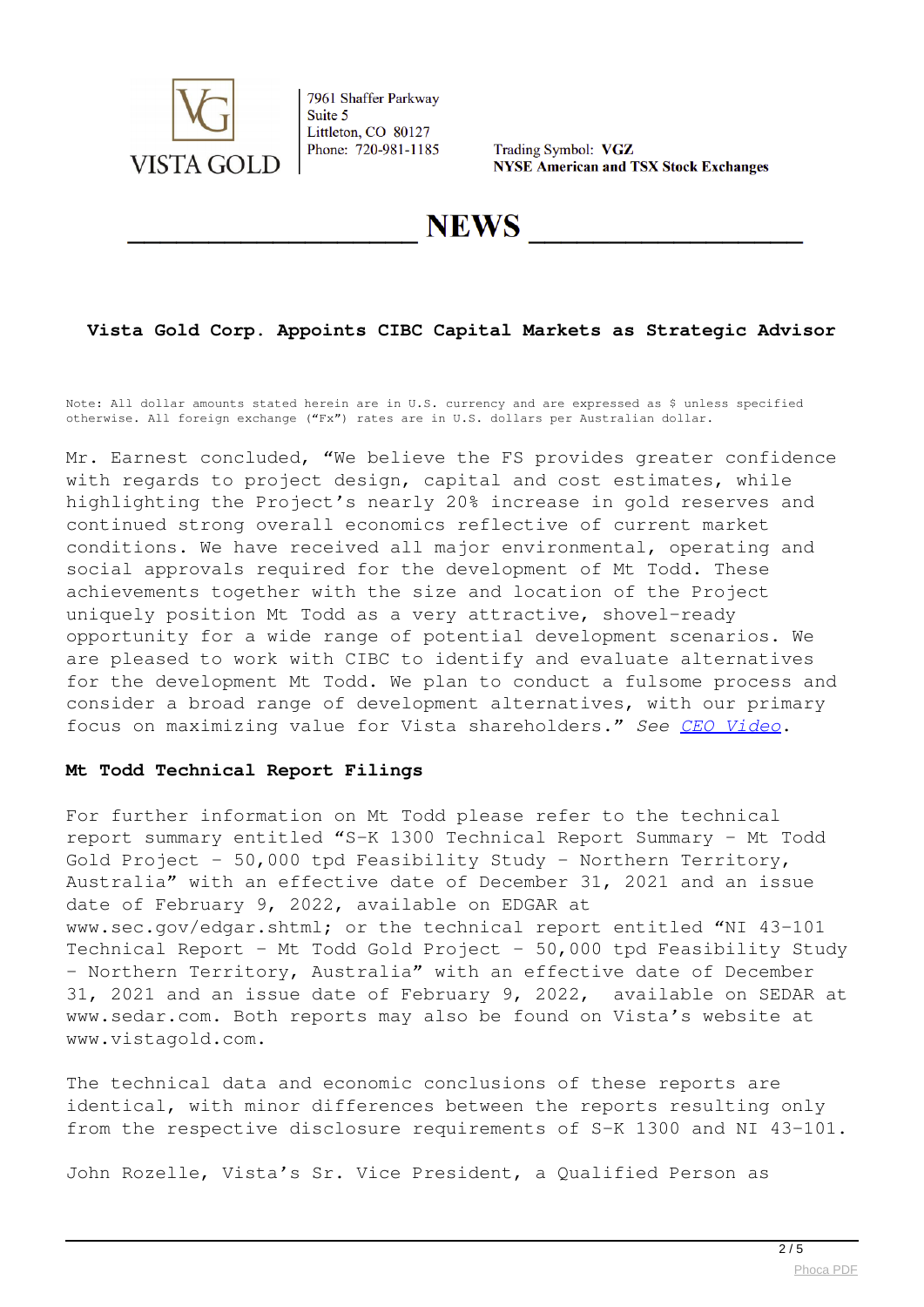

Trading Symbol: VGZ **NYSE American and TSX Stock Exchanges** 

**NEWS** 

# **Vista Gold Corp. Appoints CIBC Capital Markets as Strategic Advisor**

defined by 43-101, has approved this press release.

#### **About Vista Gold Corp.**

Vista is a gold project developer. The Company's flagship asset is the Mt Todd gold project located in the Tier 1, mining friendly jurisdiction of Northern Territory, Australia. Situated approximately 250 km southeast of Darwin, Mt Todd is the largest undeveloped gold project in Australia. All major environmental and operating permits have now been approved. For further information, please contact Pamela Solly, Vice President of Investor Relations, at (720) 981-1185.

#### **Forward Looking Statements**

This press release contains forward-looking statements within the meaning of the U.S. Securities Act of 1933, as amended, and U.S. Securities Exchange Act of 1934, as amended, and forward-looking information

within the meaning of Canadian securities laws. All statements, other than statements of historical facts,

included in this press release that address activities, events or developments that we expect or

anticipate will or may occur in the future, including our belief that we are focused on maximizing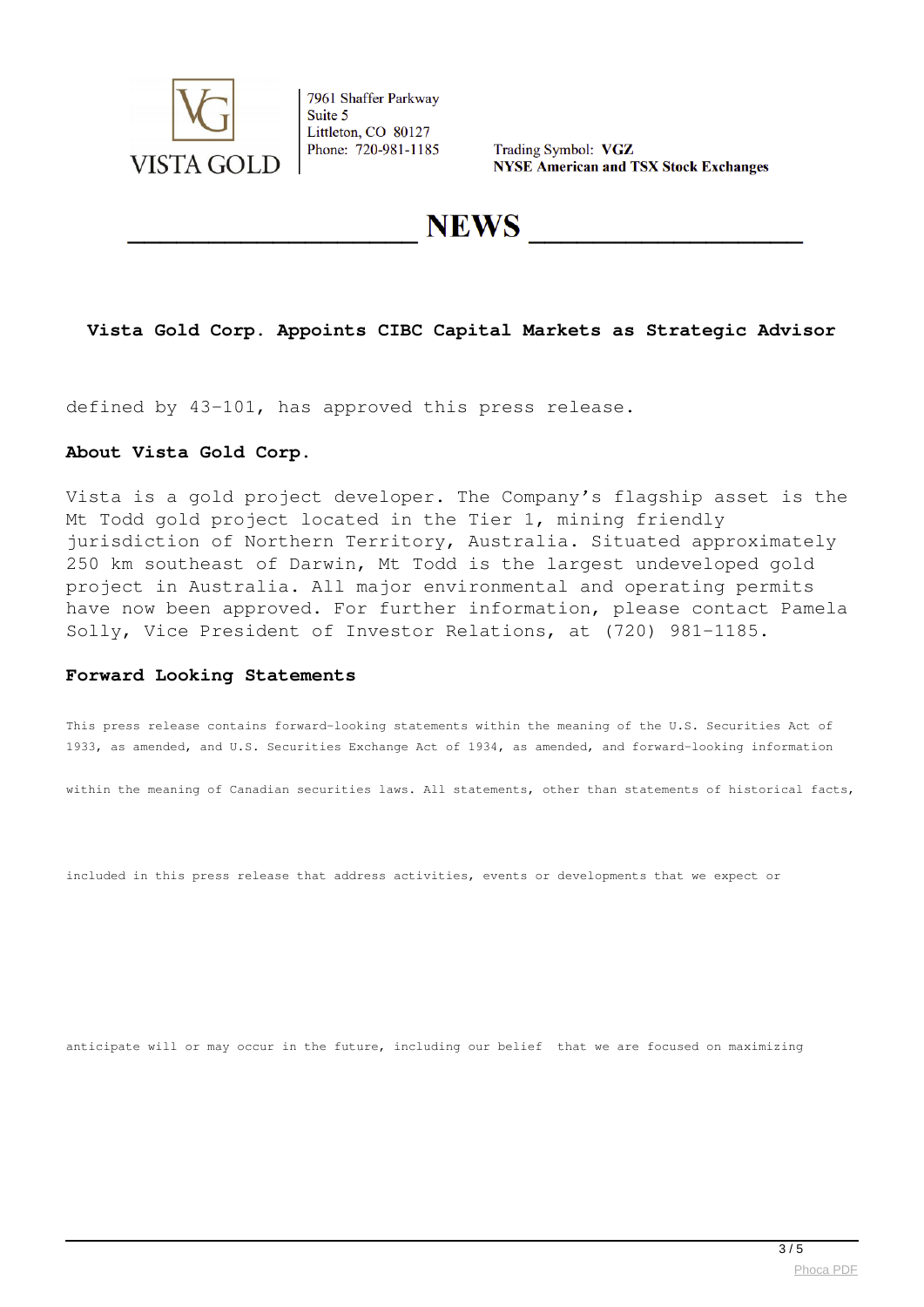

Trading Symbol: VGZ **NYSE American and TSX Stock Exchanges** 

# **NEWS**

# **Vista Gold Corp. Appoints CIBC Capital Markets as Strategic Advisor**

and de-risked Mt Todd through a disciplined and methodical process, including the recently completed FS; our belief that the FS affirms the strength of Mt Todd's gold production capacity and ability to deliver robust economics with compelling cashflows over a 16-year mine life; our belief that the FS provides greater confidence with regards to project designs, capital and cost estimates, while highlighting the Projects nearly 20% increase in gold reserves and continued strong overall economics reflective of current market conditions; our belief that the Project is uniquely positioned as a very attractive, shovel-ready opportunity for a wide range of potential development scenarios; and our belief that we will conduct a fulsome process and consider a broad range of development alternatives, with our primary focus on maximizing value for Vista shareholders are forward-looking statements and forward-looking information. The material factors and assumptions used to develop the forward-looking statements and forward-looking information contained in this press release include the following: there are no changes to laws or regulations impacting mine development or mining activities, our assumptions with respect to the current economic conditions, the price of gold and current market conditions. When used in this press release, the words "expect," "intend," "believe," "may," "will," "if," "anticipate," and similar expressions are intended to identify forward-looking statements and forward-looking information. These statements involve known and unknown risks, uncertainties and other factors which may cause the actual results, performance or achievements of the Company to be materially different from any future results, performance or achievements expressed or implied by such statements. Such factors include, among others, risks relating to political and economic instability; changes to laws or regulations impacting mine development or mining activities, uncertainty regarding current economic conditions, the price of gold and current market conditions; as well as those factors discussed under the headings "Note Regarding Forward-Looking Statements" and "Risk Factors" in the Company's latest Annual Report on Form 10-K as filed on February 24, 2022 and other documents filed with the U.S. Securities and Exchange Commission and Canadian securities

regulatory authorities. Although we have attempted to identify important factors that could cause actual

results to differ materially from those described in forward-looking statements and forward-looking

information, there may be other factors that cause results not to be as anticipated, estimated or

intended. Except as required by law, we assume no obligation to publicly update any forward-looking